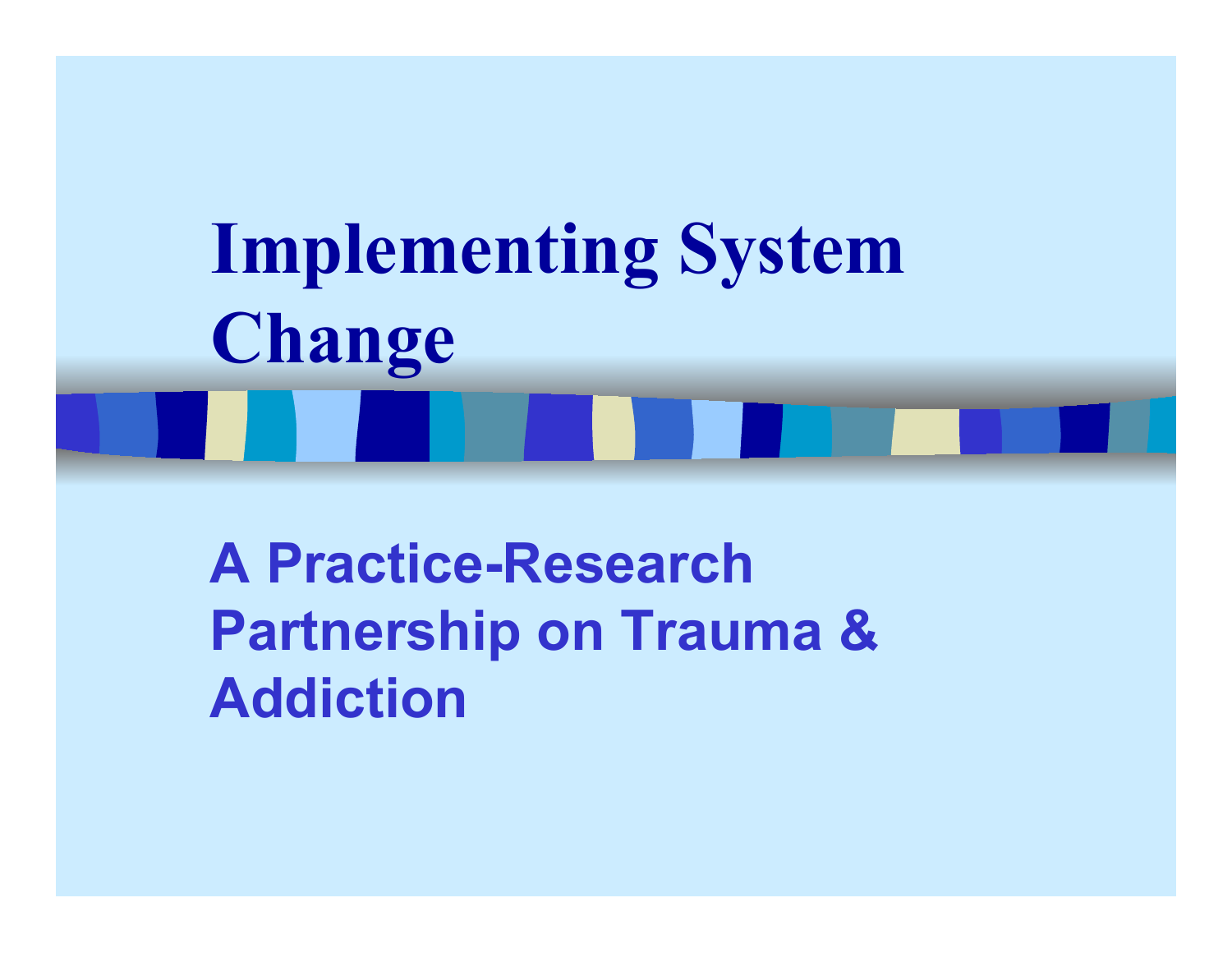## **Western New York Trauma & Addiction Project**

- **Mini-Grant** from the New York State Practice Research Collaborative to P rincipal Investigator Nancy J. Smyth, Ph.D., at the University at Buffalo
- K **Background:** Psychological trauma is a risk factor for addiction and often a consequence of addiction. In addition, failure to address trauma-related problems can leave many clients vulnerable to relapse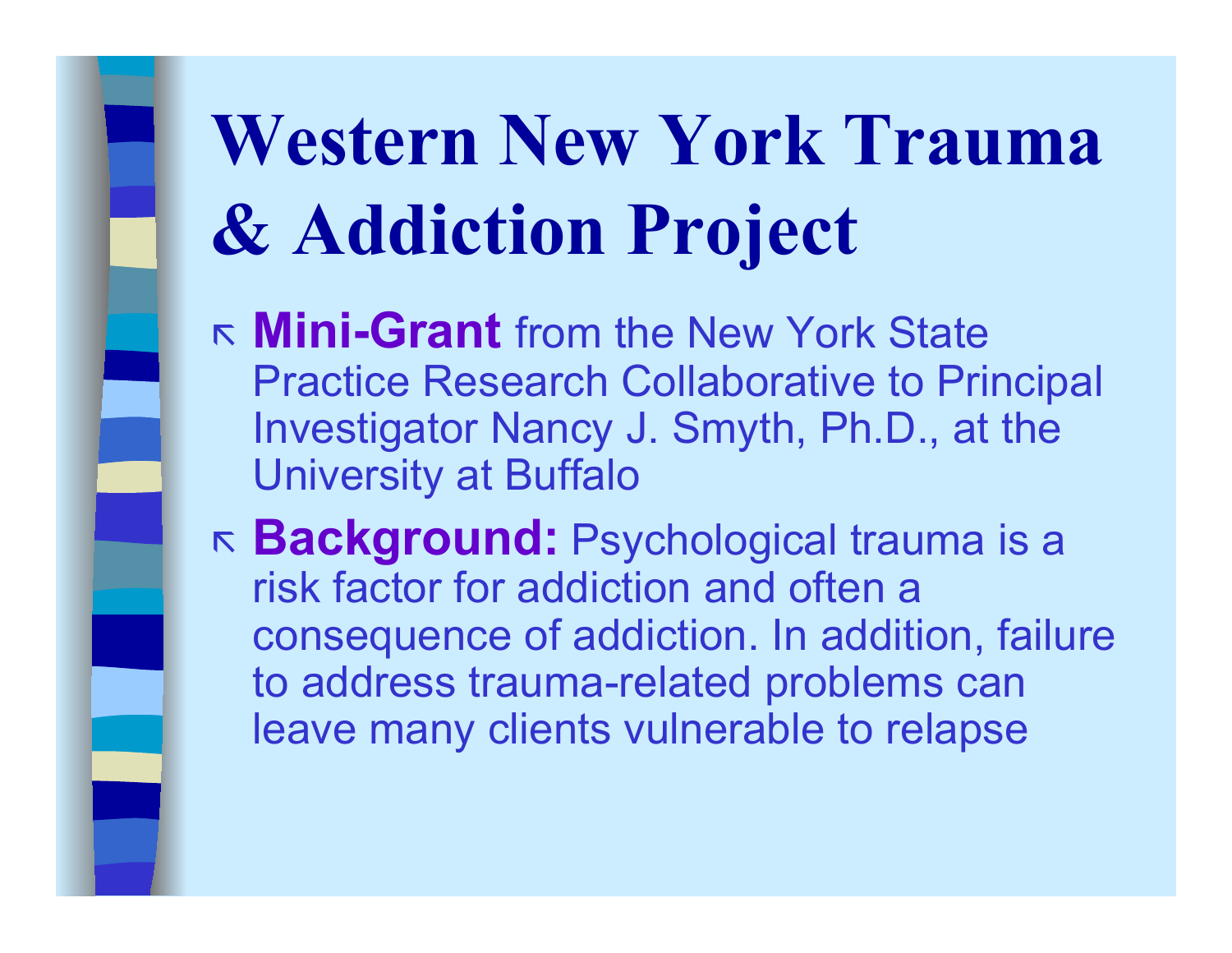### **Planning the Grant**

- K  $\kappa$  Planning Group (PG) from the WNY Practice Research Net work
- K  $\kappa$  Initially, an assessment study was the goal (with treatment implications to follow)
- PG decided we needed to make treatment resources available fir st, then implement assessment study (so as not to increase staff frustration and confusion )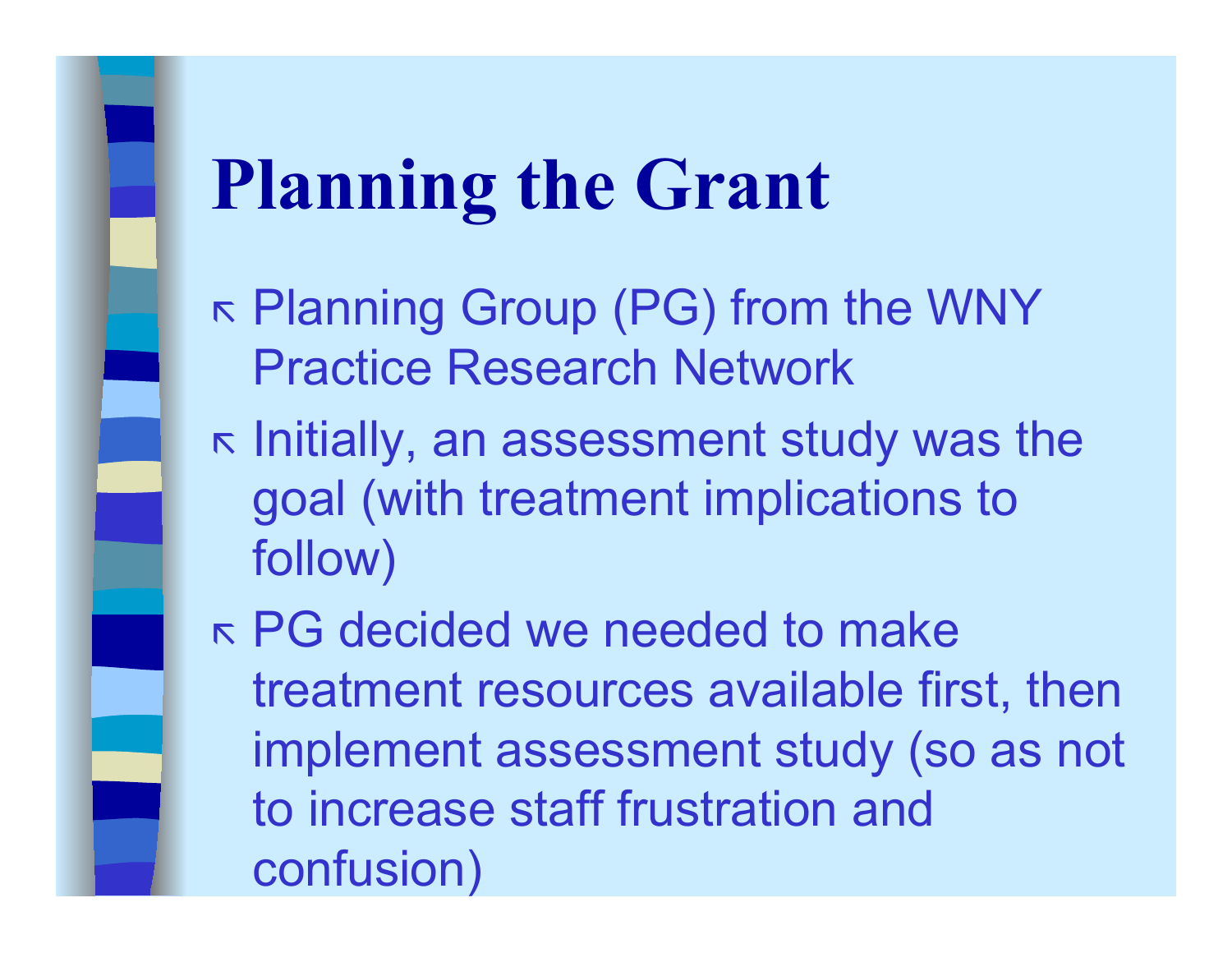### **Project Goals**

 To increase providers' access to resources that will assist them in better meeting the needs of clients with trauma histories

- Whenever possible, resources will be derived from evidence-based practice, or secondarily, best-practices
- K Implement project utilizing a providerresearcher partnership model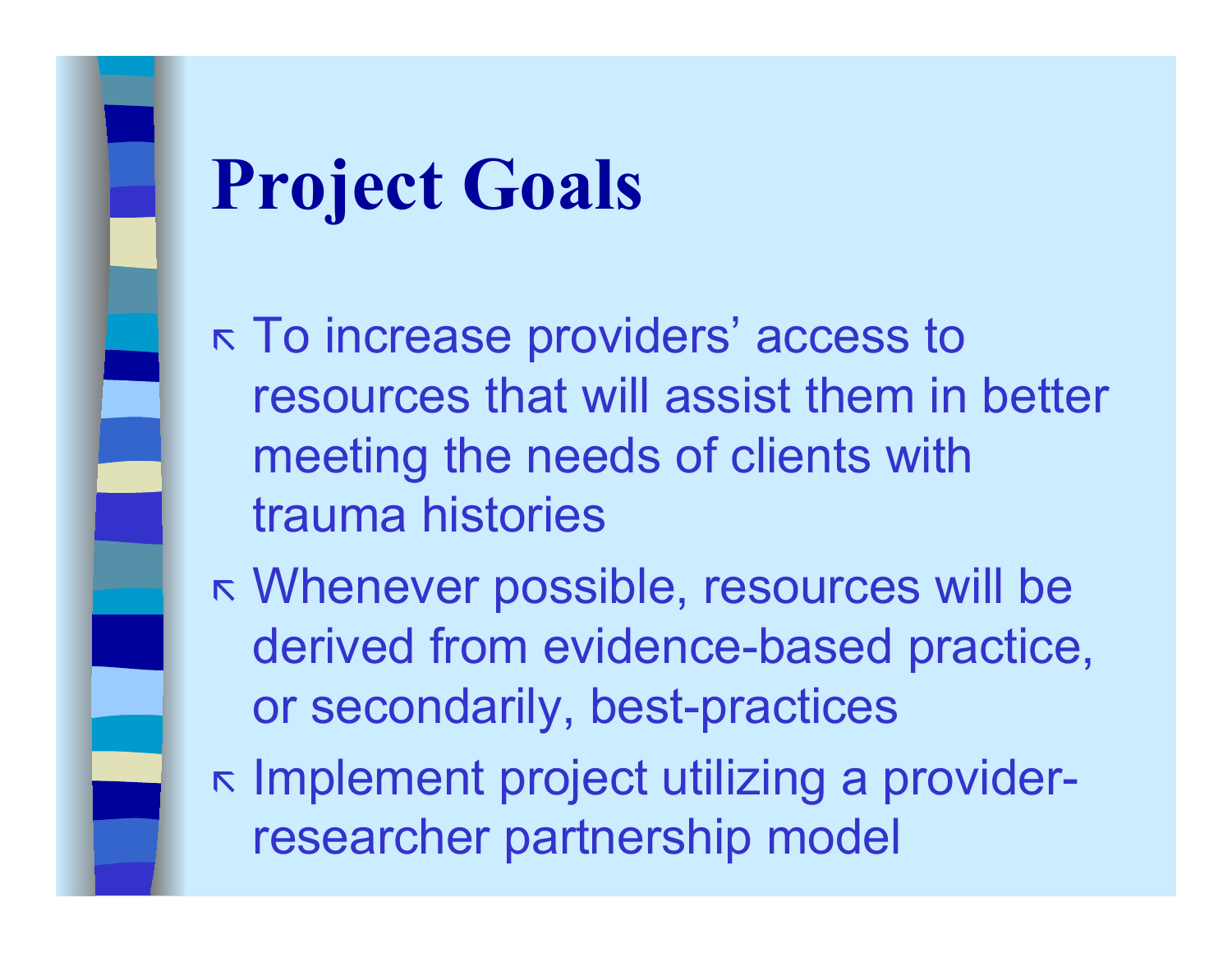### **Project Planning Group**

### **Planning Group (PG) Composition**

- Multiple treatment providers (6 agencies, entire range of treatment options)
- Erie County dual recovery coordinator
- Researchers & faculty in the WNY Practice Research Network

### **Roles**

K

 $\boldsymbol{\mathsf{K}}$ 

Principal Investigator takes responsibility for project oversight & budget

- PG makes all key project decisions
- Research assistant (doctoral student) hired to assist on project tasks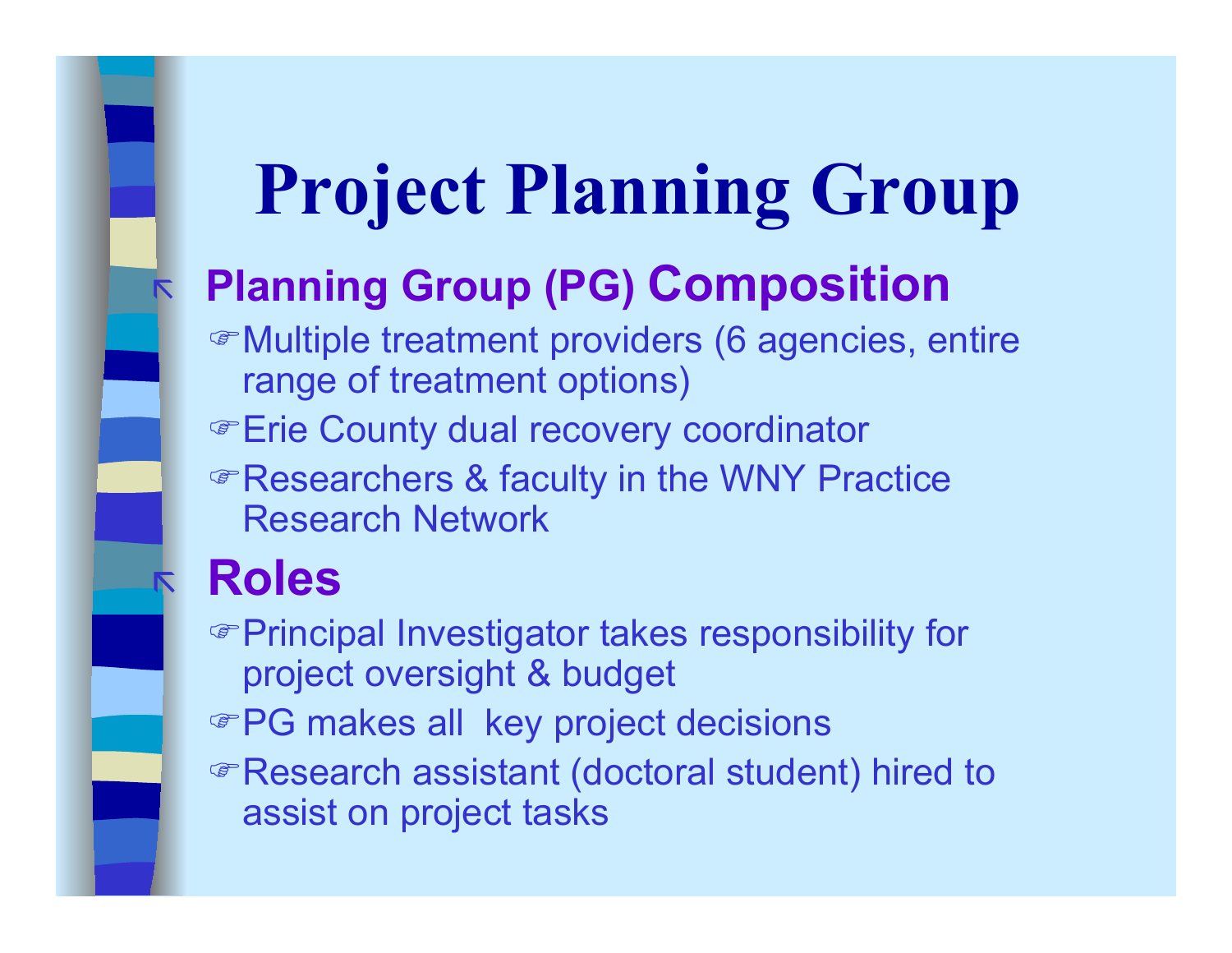### **Key Activities**

- K Develop library of assessment & treatment materials related to trauma & addiction
- K Plan an assessment study
- K  $⊏$  Plan a regional training to "kick-off" the assessment study& publicize the resou rce library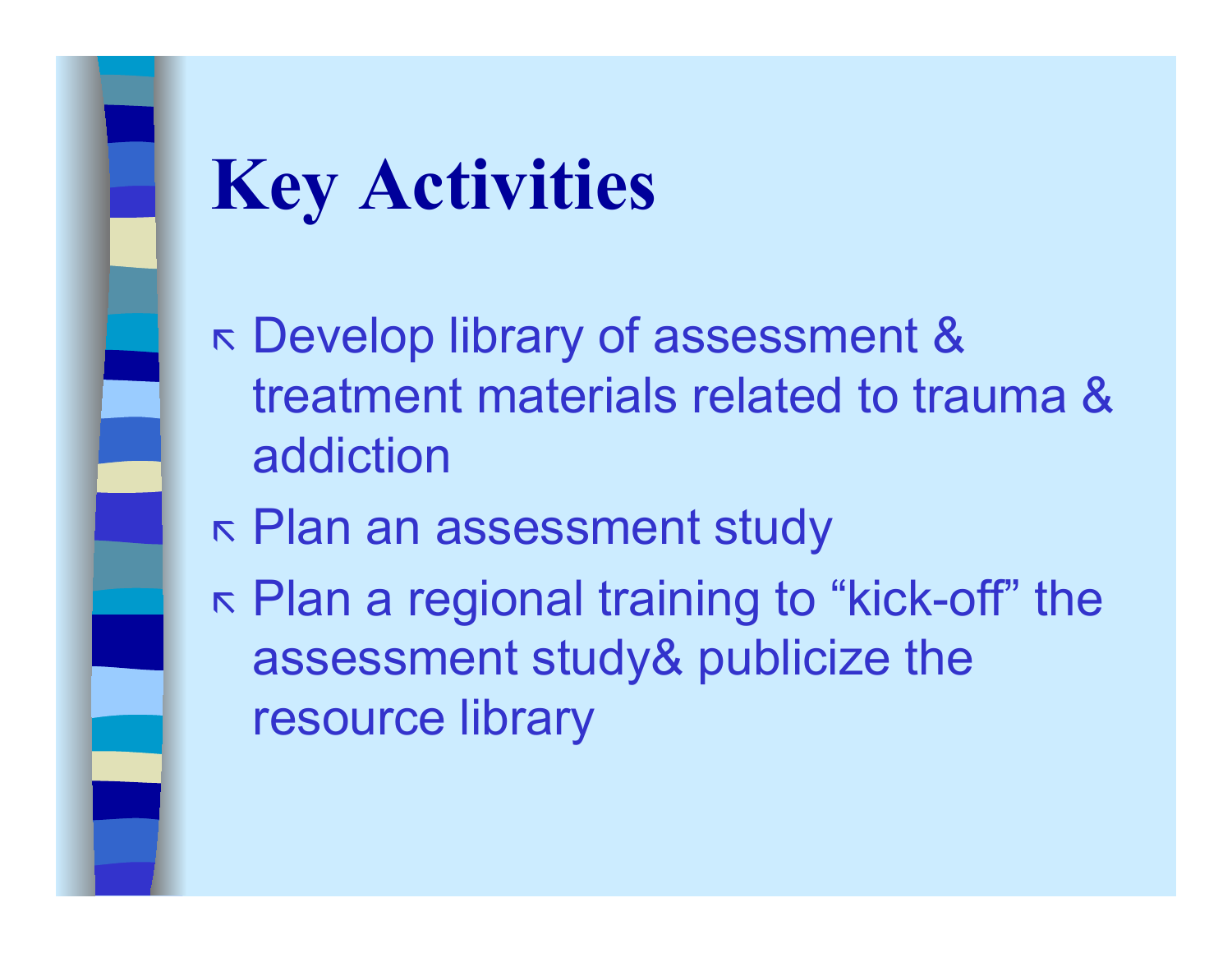### **Resource Library**

K Planning group reviewed & selected material Videotapes Treatment ManualsK Two library sites: **Erie County Council for the Prevention of** Alcoholism and Substance AbuseMental Health Association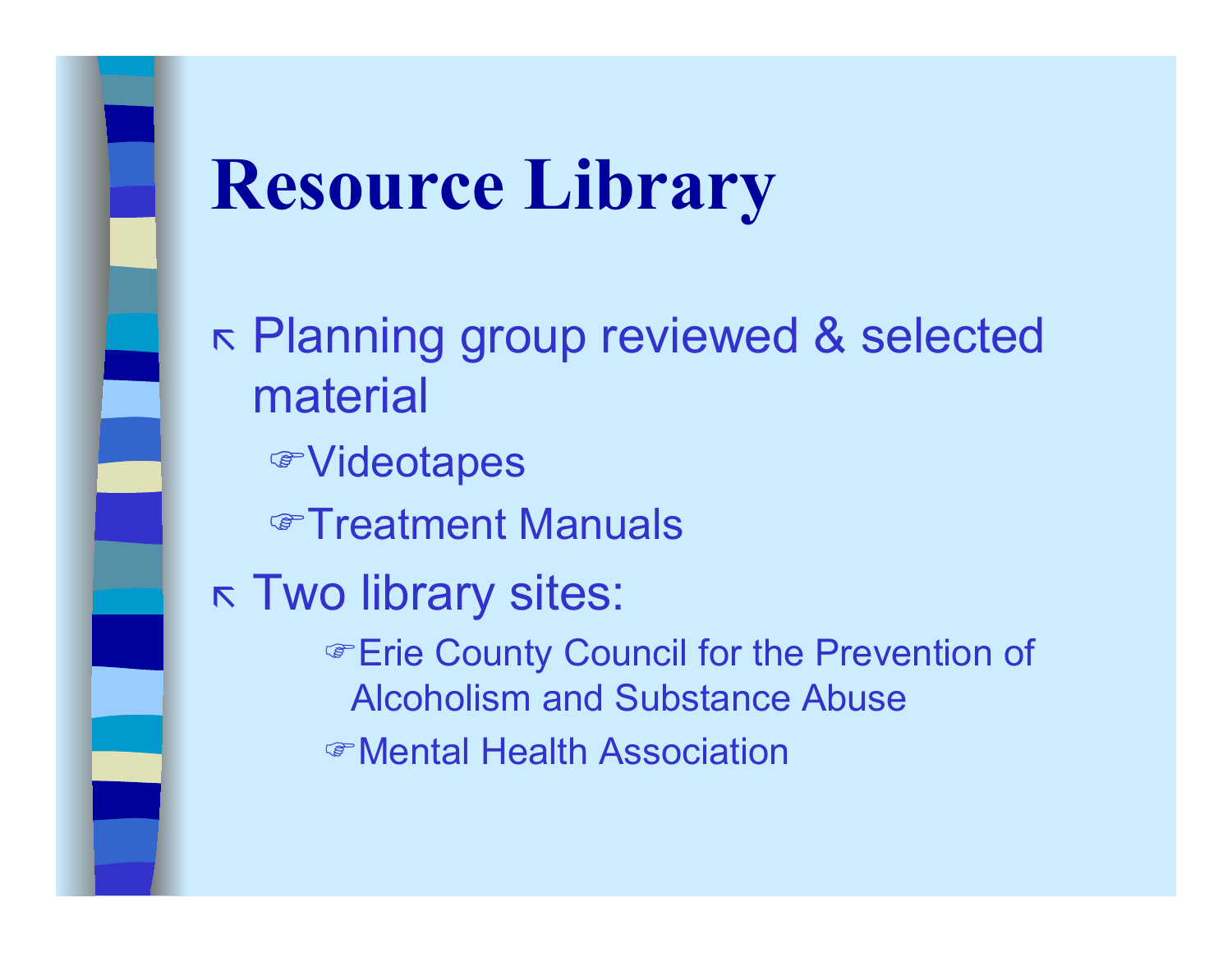### **Planning Assessment Study**

- K  $⊏$  Goal: To identify trauma screening instruments that could be incorporated into clinics intake process
- Review & select several assessment instruments
- K Conduct focus groups of staff to provide feedback on the selected instruments
- K Plan design of pilot study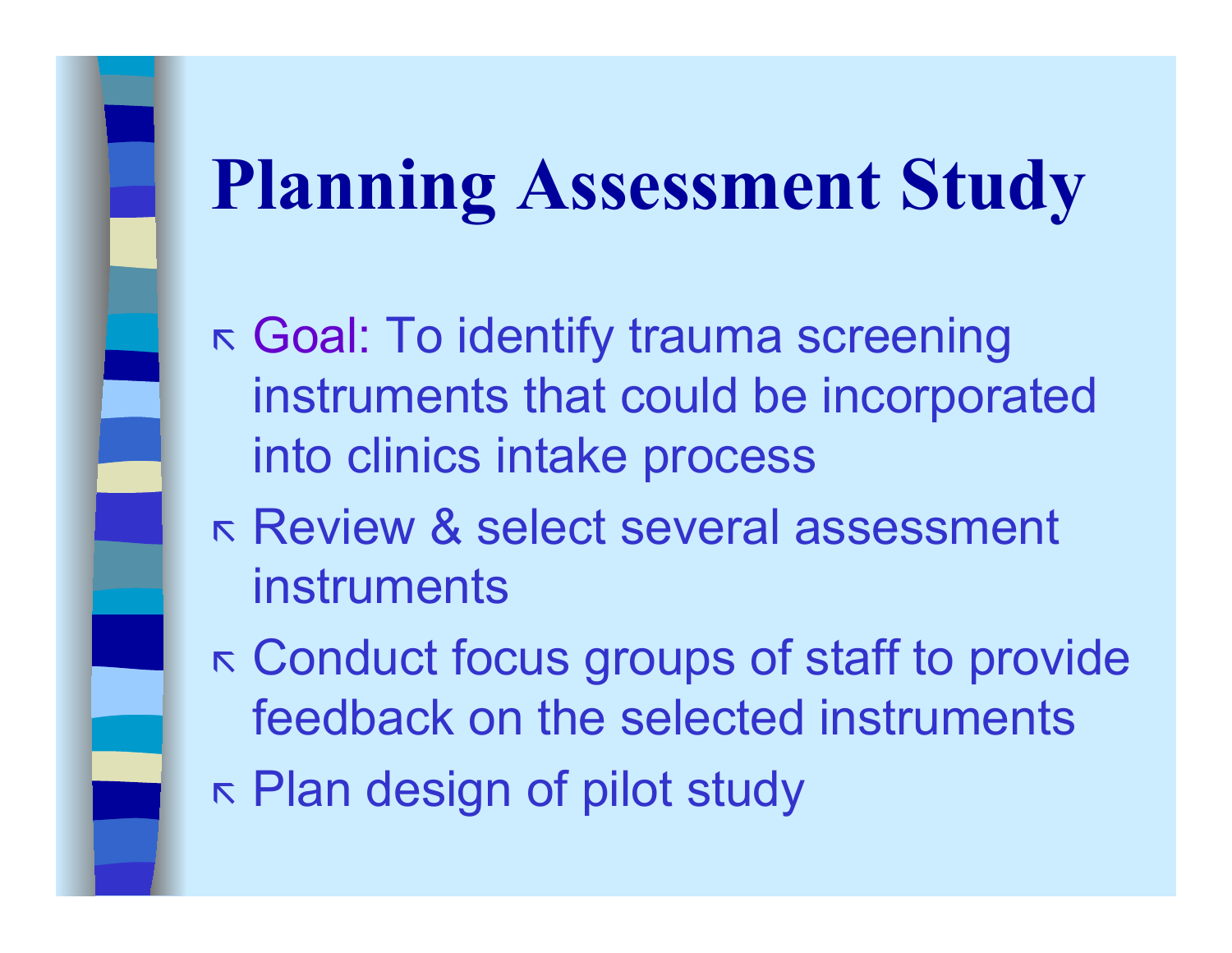### **Unplanned Impact**

K Viewing videos & assessment instruments in the planning group have served an educational functional for the whole group

 $⊏$  Provider participants have linked with county dual recovery coordinator to obtain training for all staff in trauma treatment paradigm (*Risking Connection* Curriculum)